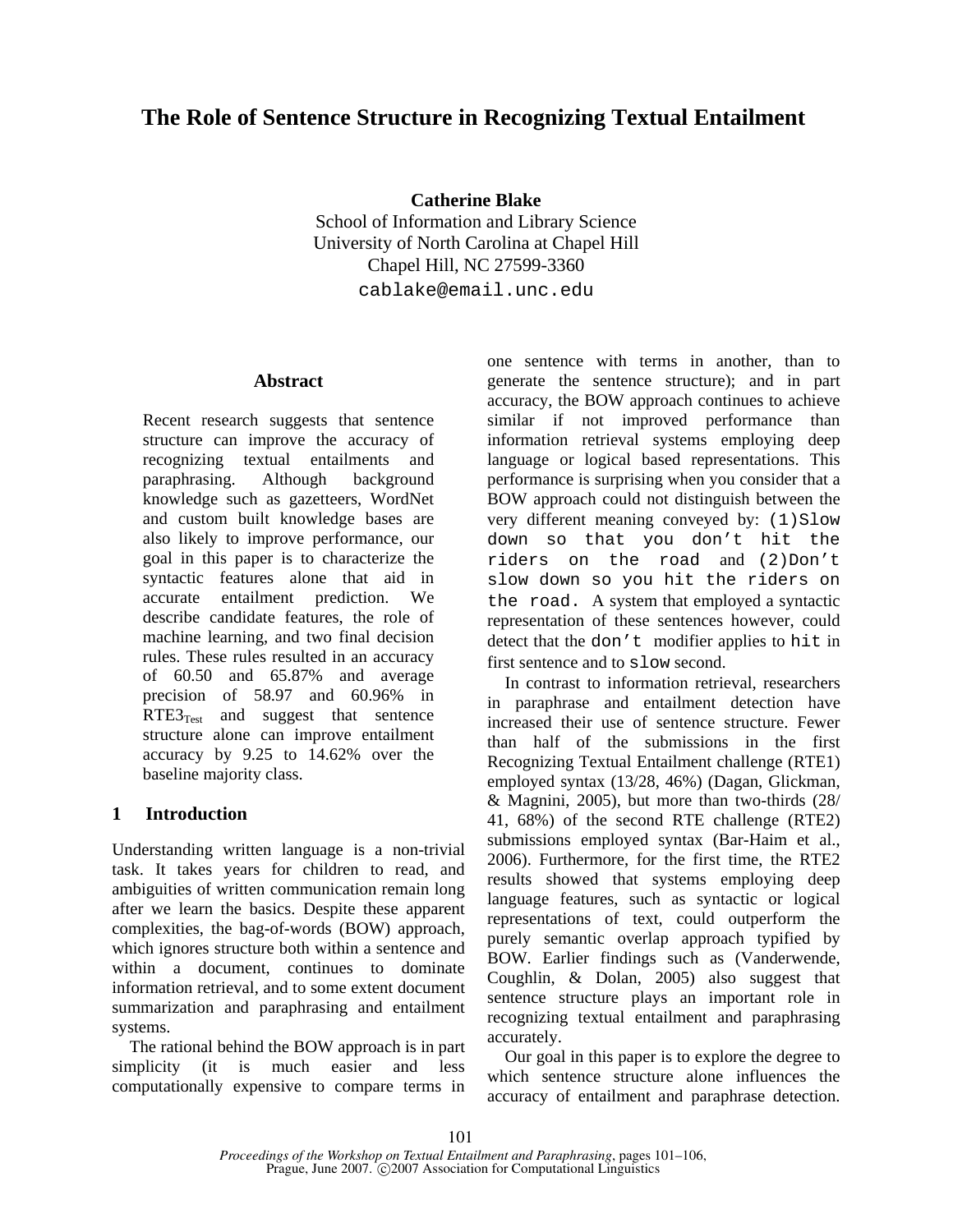Other than a lexicon (which is used to identify the base form of a term), our approach uses no background knowledge, such as WordNet (Miller, 1995), extensive dictionaries (Litkowski, 2006) or custom-built knowledge-bases (Hickl et al., 2006) that have been successfully employed by other systems. While such semantic knowledge should improve entailment performance, we deliberately avoid these sources to isolate the impact of sentence structure alone.

# **2 System Architecture**

# **2.1 Lexical Processing**

Our approach requires an explicit representation of structure in both the hypothesis (HSent) and test (TSent) sentence(s). Systems in RTE challenges employ a variety of parsers. In RTE2 the most popular sentence structure was generated by Minipar (Lin, 1998), perhaps because it is also one of the fastest parsers. Our system uses the typed dependency tree generated by the Stanford Parser (Klein & Manning, 2002). A complete set of parser tags and the method used to map from a constituent to a typed dependency grammar can be found in (de Marneffe et al., 2006). Figure 1 shows an example typed dependency grammar for pair id 355 in the RTE3 $_{Test}$  set.

# **2.2 Lexicon**

Our proposed approach requires the base form of each term. We considered two lexicons for this purpose: WordNet (Miller, 1995) and the SPECIALIST lexicon (National Library of Medicine, 2000). The latter is part of the National Library of Medicine's (NLM) Unified Medical Language System (UMLS) and comprises terms drawn from medical abstracts, and dictionaries, both medical and contemporary.

With 412,149 entries, the SPECIALIST lexicon (version 2006AA) is substantially larger than the 5,947 entries in WordNet (Version 3.0). To understand the level of overlap between the lexicons we loaded both into an oracle database. Our subsequent analysis revealed that of the WordNet entries, 5008 (84.1%) had a morphological base form in the SPECIALIST lexicon. Of the 548 distinct entries that differed between the two lexicons, 389 differed because either the UMLS (214 terms) or WordNet (11 terms) did not have a base form. These results suggest that although the NLM did not develop their lexicon for news articles, the entries in the SPECIALIST lexicon subsumes most terms found in the more frequently used WordNet lexicon. Thus, our system uses the base form of terms from the SPECIALIST lexicon.

# **2.3 Collapsing Preposition Paths**

Previous work (Lin & Pantel, 2001) suggests the utility of collapsing paths through prepositions. The type dependency does have a preposition tag, prep, however, we found that the parser typically assigns a more general tag, such as dep (see the dep tag in Figure 1 between wrapped and by). Instead of using the prep tag, the system collapses paths that contain a preposition from the SPECIALIST lexicon. For example, the system



**Figure 1.** Dependency grammar tree for pair identifier 355 in the RTE3 $_{Test}$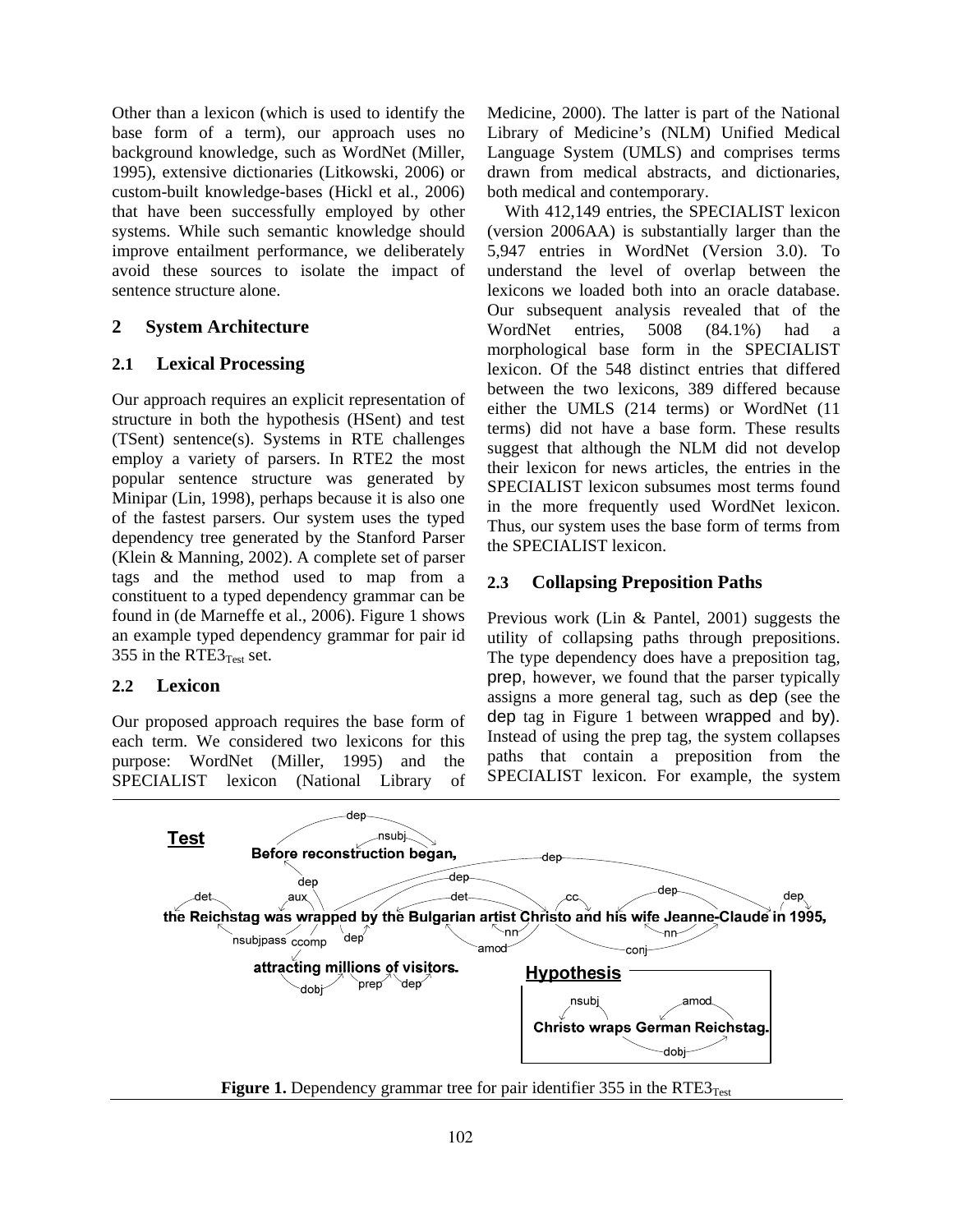collapses four paths in  $T\text{Sent}_{EG}$  millions of visitors, wrapped in 1995, wrapped by Christo, and wrapped began before.

### **2.4 Base Level Sentence Features**

The typed dependency grammar, such as that shown in Figure 1, can produce many different features that may indicate entailment. Our current implementation uses the following four base level features.

- (1) Subject: The system identifies the subject(s) of a sentence using heuristics and the parser subject tags nsubjpass and nsubj.
- (2) Object: The system uses the parser tag dobj to identify the object(s) in each sentence.
- (3) Verb: The system tags all terms linked with either the subject or the object as a verb. For example, wrapped is tagged as the verb wrap from the link wrapped nsubjpass Reichstag shown in Figure 1.
- (4) Preposition: As described in section 2.3 the system collapses paths that include a preposition.

The subject feature had the most coverage of the base level features and the system identified at least one subject for 789 of the 800 hypotheses sentences in RTE3<sub>Devmt</sub>. We wrote heuristics that use the parser tags to identify the subject of the remaining 11 sentences. The system found subjects for seven of those eight remaining hypothesis sentences (3 were duplicate sentences). In contrast, the object feature had the least coverage, with the system identifying objects for only 480 of the 800 hypotheses in the RTE3 revised development set  $(RTE3_{Devmt})$ .

In addition to the head noun of a subject, modifying nouns can also be important to recognize entailment. Consider the underlined section of  $TSent_{EG}$ : which was later bought by the Russian state-owned oil company Rosneft. This sentence would lend support to hypotheses sentences that start with The Baikalfinasgroup was bought by … and end with any of the following phrases an oil company, a company, Rosneft, the Rosneft Company, the Rosneft oil company, a Russian company, a Russian Oil company, a stateowned company etc. Our system ensures the detection of these valid entailments by adding noun compounds and all modifiers associated with the subject and object term.

### **2.5 Derived Sentence Features**

We reviewed previous RTE challenges and a subset of RTE3<sub>Devmt</sub> sentences before arriving at the following derived features that build on the base level features described in 2.4. The features that use 'opposite' approximate the difference between passive and active tense. For each hypothesis sentence, the system records both the number of matches (#match), and the percentage of matches (%match) that are supported by the test sentence(s).

- (1) Triple: The system compares the subject-verbobjects in HSent with the corresponding triple in TSent.
- (2) Triple Opposite: The system matches the verbs in both HSent and TSent, but matches the subject in HSent with the object in TSent.
- (3) Triple Subject Object: This feature approximates the triple in (1) by comparing only the subject and the object in HSent with TSent, but ignoring the verb.
- (4) Triple Subject Object Opposite: The system compares the objects in HSent with the subjects in TSent.
- (5) Subject Subject: In addition to the triples used in the derived features 1-4, the system stores subject-verb and object-verb pairs. This feature compares the distinct number of subjects in HSent with those in TSent.
- (6) Verb Verb: The system compares only the verb in the subject-verb, object-verb tuples in HSent with those in TSent.
- (7) Subject Verb: The system compares the distinct subjects in HSent with the distinct verbs in TSent.
- (8) Verb Subject: The system compares the verb in HSent with the subject in TSent.
- (9) Verb Preposition: The system compares both the preposition and verb in HSent with those in TSent.
- (10) Subject Preposition: The system compares both the subject and preposition in HSent with those in TSent.
- (11) Subject Word: The system compares the distinct subjects in HSent with the distinct words in TSent. This is the most general of all 11 derived features used in the current system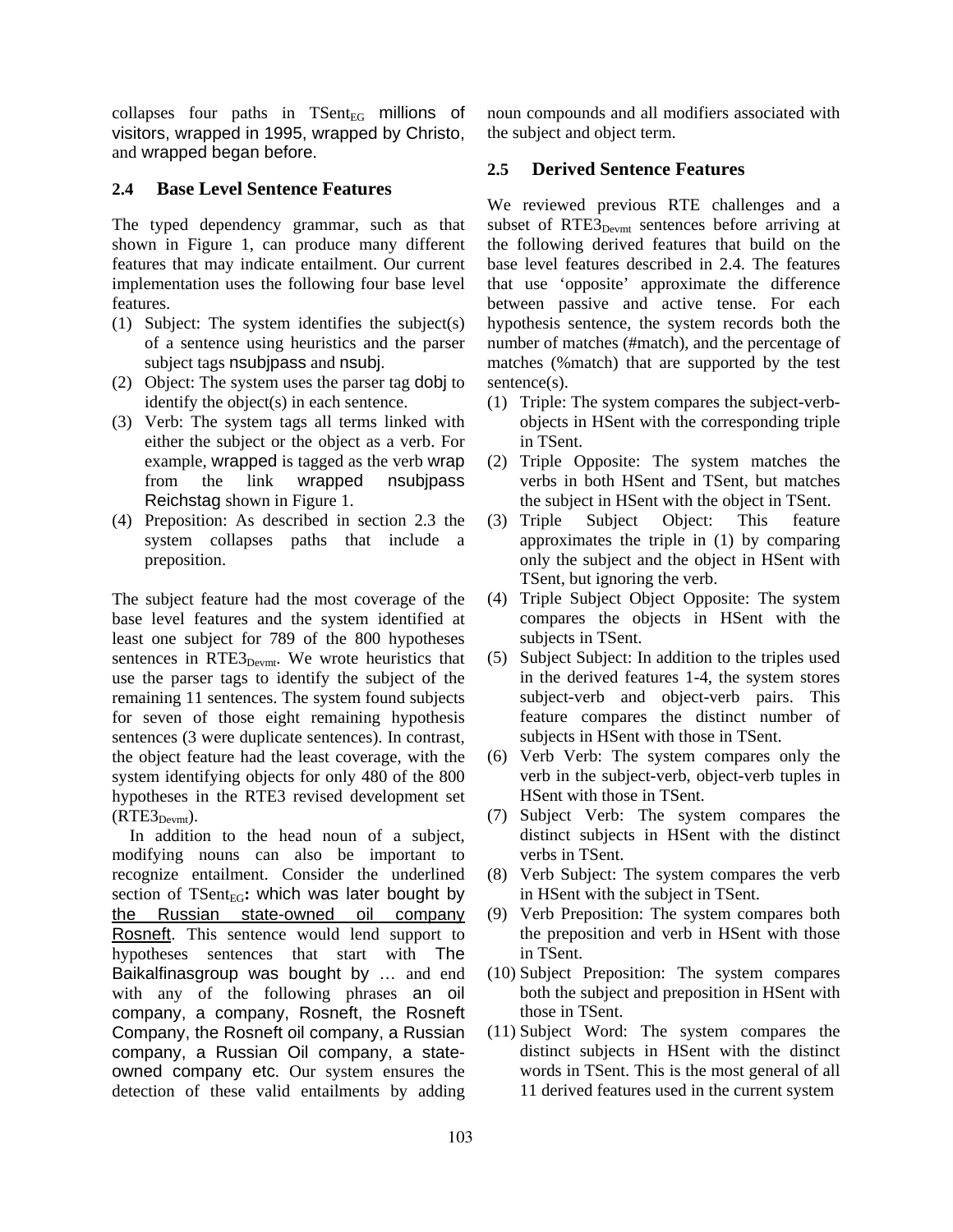#### **2.6 Combining Features**

A final decision rule requires a combination of the derived features in section 2.5. We used both previous RTE challenges and machine learning over the derived features to inform the final decision rules. For the latter, we chose a decision tree classifier because in addition to classification accuracy, we are also interested in gaining insight into the underlying syntactic features that produce the highest predictive accuracy.

The decision trees shown in Figure 2 were generated using the Oracle Data Miner 10.2.0.2. Tree (A) suggests that if there is less than a 63.33% similarity between the number of subjects in the hypothesis sentence and the words in any of the test sentences (feature 11), that the hypothesis sentence is not entailed by the test sentence(s). The NO prediction from this rule would be correct in 71% cases, and assigning NO would apply to 42% of sentences in the development set. A YES prediction would be correct in 69% of sentences, and a YES prediction would take place in 57% of sentences in the development set. Tree (B) also suggests that an increase in the number of matches between the subject in the hypothesis sentence and the words used in the test sentence(s) is indicative of an entailment.





Although tempting to implement the decision tree with the highest accuracy, we should first consider the greedy search employed by this algorithm. At each level of recursion, a decision tree algorithm selects the single feature that best improves performance (in this case, the purity of the resulting leaves, i.e. so that sentences in each leaf have all YES or all NO responses).

Now consider feature 1, where the subject, verb and object triple in the hypothesis sentence matches the corresponding triple in a test sentence. Even though the predictive accuracy of this feature is high (74.36%), it is unlikely that this feature will provide the best purity because only a small number of sentences  $(39 \text{ in } RTE3_{Devmt})$  match. Similarly, a subject-object match has the highest predictive accuracy of any feature in  $RTE3_{Devmt}$ (78.79%), but again few sentences (66 in  $RTE3_{\text{Devm}}$ ) match.

#### **2.7 Final Decision Rules**

We submitted two different decision rules to RTE3 based on thresholds set to optimize performance in RTE3<sub>Devmt</sub> set. The thresholds do not consider the source of a sentence, i.e. from information extraction, summarization, information retrieval or question answering activities.

The first decision rule adds the proportion of matches for each of the derived features described in section 2.5 and assigns YES when the total proportion is greater than or equal to a threshold 2.4. Thus, the first decision rule overly favors sentences where the subject, verb and object match both HSent and TSent because if a sentence pair matches on feature 1, then the system also counts a match for features 3, 4, 5, and 8. This lack of feature independence is intentional, and consistent with our intuition that feature 1 is a good indicator of entailment.

To arrive at the second decision rule, we considered the features proposed by decision trees with a non-greedy search strategy that favors high quality features even when only a small percentage of sentences match. The second rule predicts YES under the following conditions: when the subject, verb, and object of HSent match those in any TSent (feature 1), in either order (feature 2) or when the subject and object from the HSent triple match any TSent (feature 3), or when the TSent subject matches  $\geq$  80% of the HSent subject terms (feature 5) or when the TSent subject and preposition matches >=70% of those in HSent (feature 10) or when TSent word matches  $\geq$  70% of the subject terms in the HSent sentence (feature 11).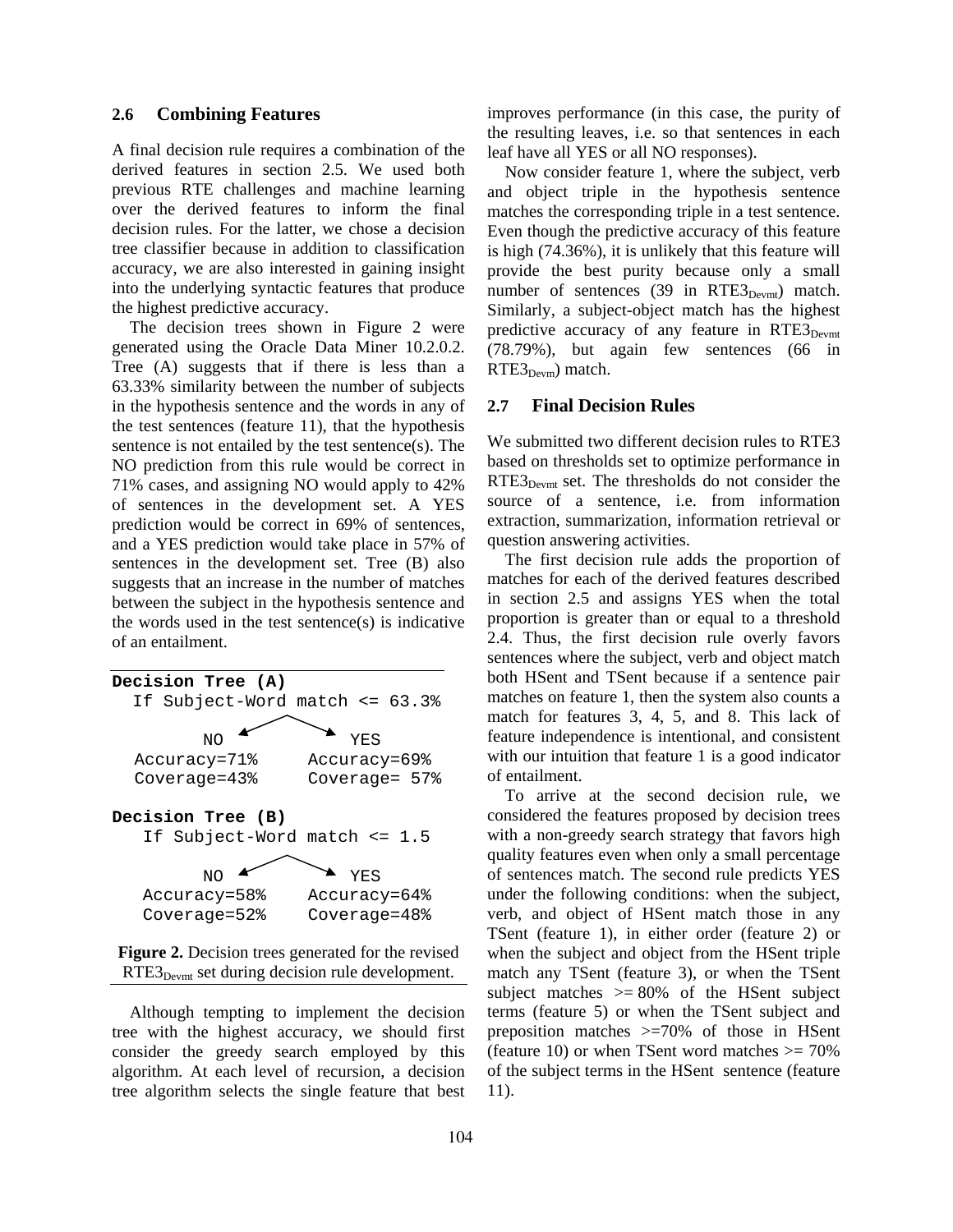| <b>Feature</b> |                        | $RTE3_{Devmt}$ |     |          | $RTE3$ <sub>Test</sub> |     |          | $RTE2_{All}$ |            |       |
|----------------|------------------------|----------------|-----|----------|------------------------|-----|----------|--------------|------------|-------|
|                |                        | Total          | Pos | $%$ Accy | Total                  | Pos | $%$ Accy | Total        | <b>Pos</b> | %Accy |
|                | Triple                 | 35             | 26  | 74.29    | 37                     | 24  | 64.86    | 47           | 35         | 74.47 |
| 2              | <b>Triple Opposite</b> | 4              | 3   | 75.00    | 9                      | 4   | 44.44    | 2            | 1          | 50.00 |
| 3              | Triple Subj Obj        | 66             | 52  | 78.79    | 76                     | 47  | 61.84    | 102          | 69         | 67.65 |
| 4              | Triple Subj Obj Opp.   | 9              | 4   | 44.44    | 16                     | 7   | 43.75    | 10           | 5          | 50.00 |
| 5              | Subject-Subject        | 750            | 397 | 52.93    | 760                    | 404 | 53.16    | 777          | 391        | 50.32 |
| 6              | Verb-Verb              | 330            | 196 | 59.39    | 345                    | 181 | 52.46    | 395          | 208        | 52.66 |
| 7              | Subject-Verb           | 297            | 178 | 59.93    | 291                    | 168 | 57.73    | 292          | 154        | 52.74 |
| 8              | Verb-Subject           | 348            | 196 | 56.32    | 369                    | 207 | 56.10    | 398          | 212        | 53.27 |
| 9              | Verb-Preposition       | 303            | 178 | 58.75    | 312                    | 167 | 53.53    | 355          | 190        | 53.52 |
| 10             | Subject-Preposition    | 522            | 306 | 58.62    | 540                    | 310 | 57.41    | 585          | 303        | 51.79 |
| 11             | Subject-Word           | 771            | 406 | 52.66    | 769                    | 407 | 52.93    | 790          | 395        | 50.00 |

**Table 1.** Coverage and accuracy of each derived feature for RTE3 revised development collection  $(RTE3_{Devmt})$ , the RTE3 Test collection  $(RTE3_{Test})$  and the entire RTE2 collection  $(RTE2_{All})$ .

#### **3 Results**

The experiments were completed using the revised RTE3 development set (RTE3<sub>Devmt</sub>) before the  $RTE3<sub>Test</sub>$  results were released. The remaining RTE2 and  $RTE3$ <sub>Test</sub> analyses were then conducted.

#### **3.1 Accuracy of Derived Features**

Table 1 shows the accuracy of *any* match between the derived features described in section 2.5. Complete matching triples (feature 1), and matching subjects and objects in the triple (feature 2) provide the highest individual accuracy.



The results in Table 1 do not consider the degree of feature match. For example, only one of the words from TSent in sentence  $525$ 's (RTE3<sub>Devmt</sub>) matched the eight subject terms in corresponding HSent. If the derived features outlined in section 2.7 did capture the underlying structure of an entailment, you would expect an increased match would correlate with increased accuracy. We explored the correlations for each of the derived features. Figure 3 suggests entailment accuracy increases with an increase in the percentage of TSent subject terms that match HSent terms. (feature 5) and demonstrates why we set the 80% threshold for feature 5 in the second decision rule.

#### **3.2 Accuracy of Decision Rules**

Of the 800 sentences in  $RTE3_{Devmt}$ , the annotators labeled 412 as an entailment. Thus, without any information about HSent or TSent, the system would assign YES (the majority class) to each sentence, which would result in 51.50% accuracy.

The first decision rule considers the total percentage match of all features defined in section 2.5. We arrived at a threshold of 2.4 by ranking the development set in decreasing order the total percentage match and identifying where the threshold would lead to an accuracy of around 65%. Many sentences had a threshold of around 2.4, and the overall accuracy of the first decision on the RTE3 $_{Devmt}$  set was 62.38%, compared to 60.50% in RTE3 $_{Test}$ . We consider the first decision rule a baseline and the second rule is our real submission.

The second rule uses only a sub-set of the derived features (1, 2, 3, 5, 10, and 11) and includes thresholds for features 5, 10 and 11. The accuracy of the second decision rule on  $RTE3_{Devmt}$